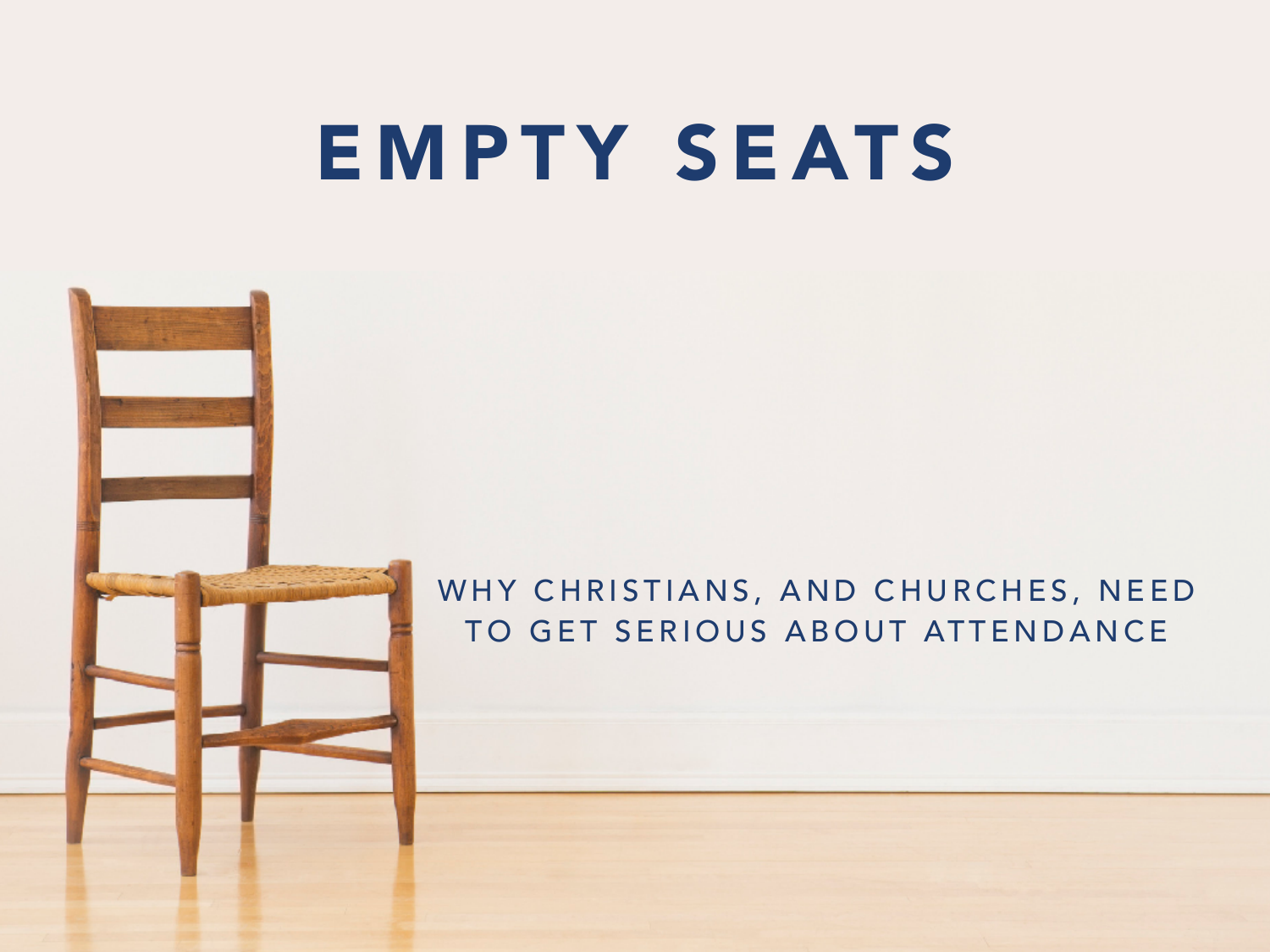# WHAT'S NOT OUR FOCUS:

- We're not talking about a lack of attendance because of physical infirmity.
- We're not talking about occasional moments when our jobs require us to be away.
- This is not condemning traveling on weekends.
- Arguing that attendance is a baseline or checklist for determining faithfulness.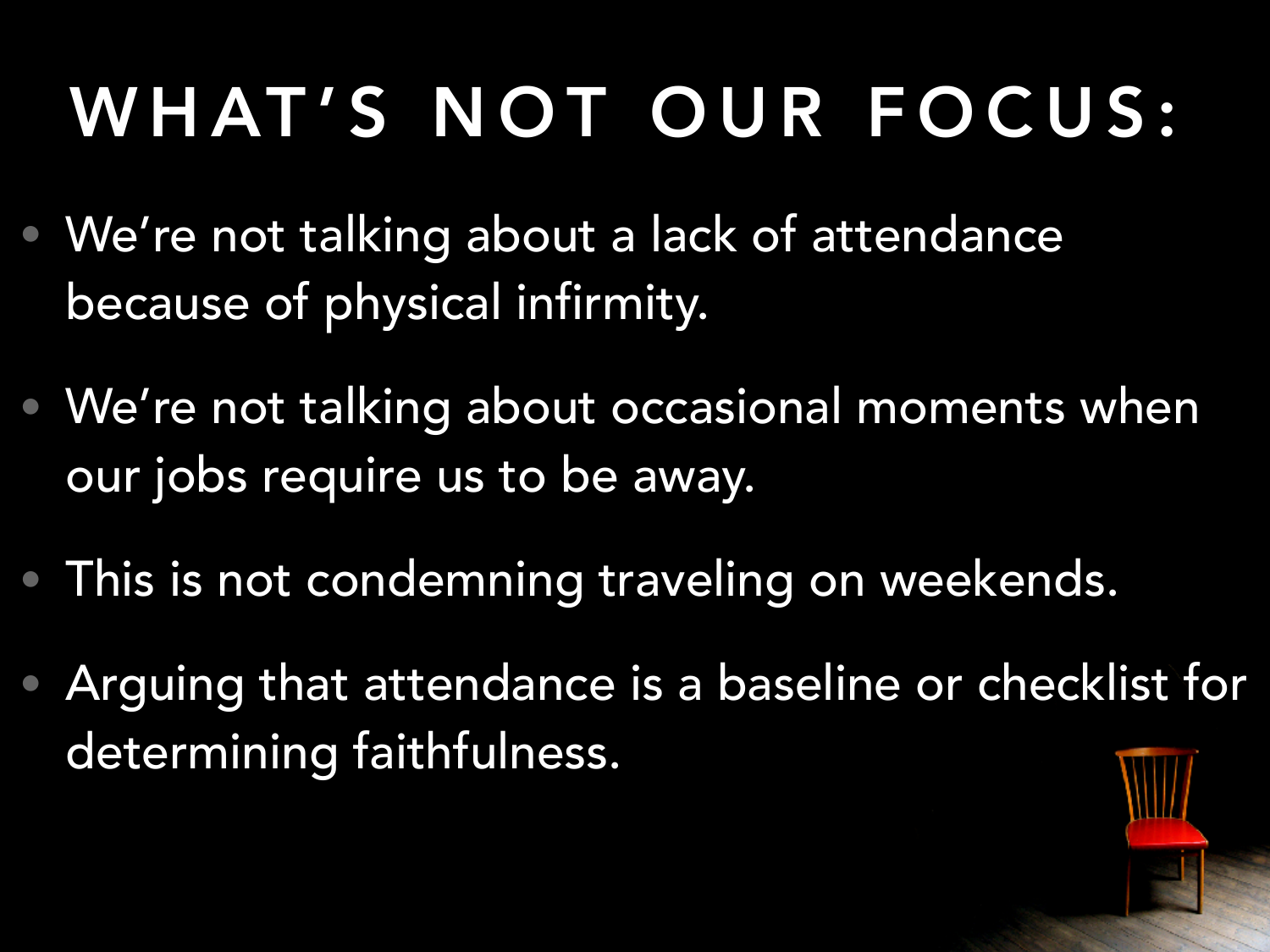# WHAT IS OUR FOCUS:

- The inability unwillingness to get up and going in a timely manner.
- The unwillingness to momentarily inconvenience ourselves in the service of Someone/something greater than myself.
- The genuinely unconsidered aspects of a lack of consistent attendance.

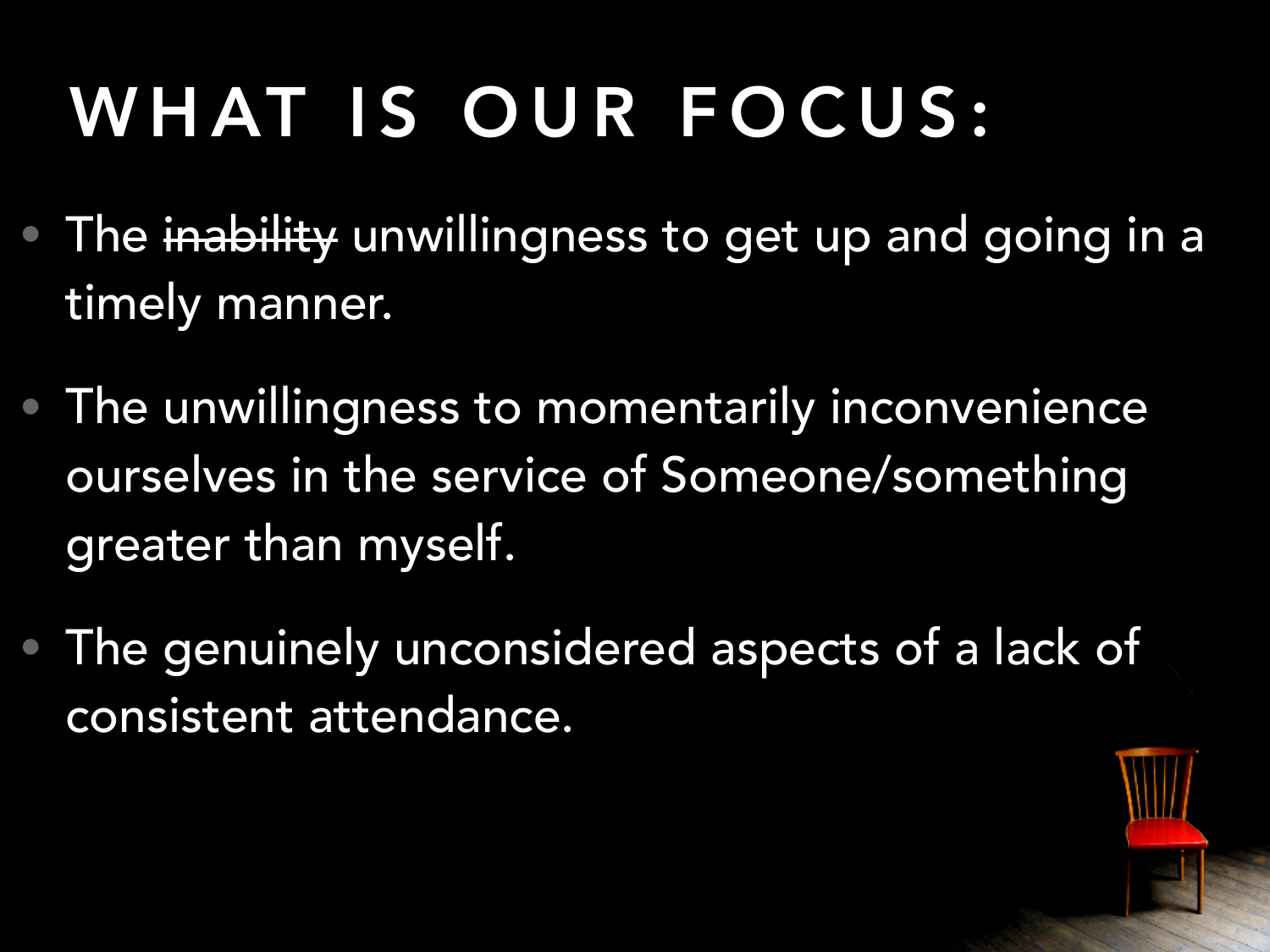- Because those who do not attend consistently impede effective evangelism.
	- When serious inquirers see us doing things other than assembling with our brethren, what does that say?
	- How can I be a part of the body but consistently be absent from its gatherings? (Romans 12.4ff)

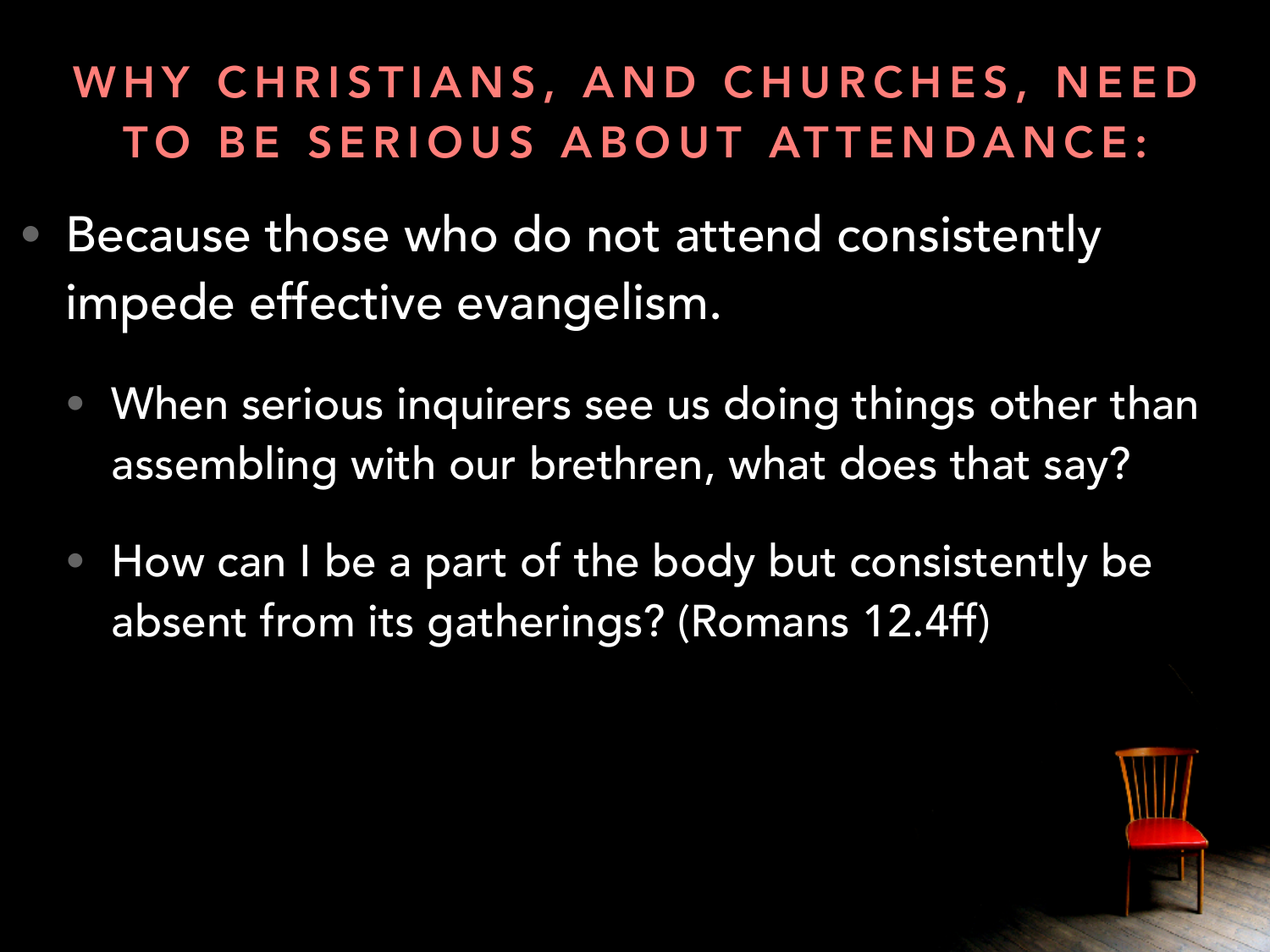- Because those who only attend sporadically confuse new believers.
	- Those new in the faith are particularly susceptible to negative influences (cf. 1 Timothy 3.6).
	- What is a new convert to understand when they see members consistently choosing to be absent.
	- What is a new convert to think when members are consistently absent and the church does nothing?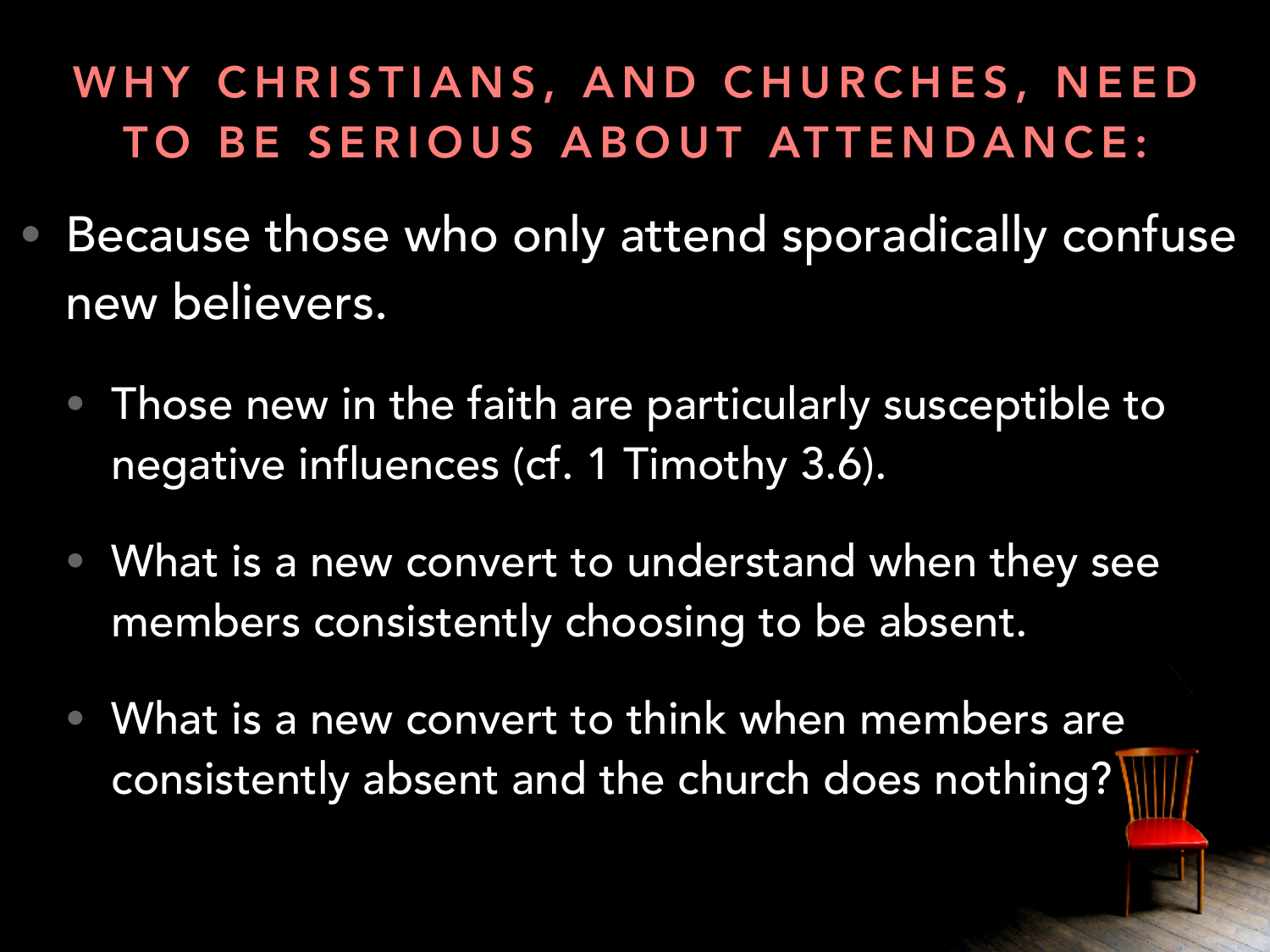- Because those who choose not to attend consistently grieve, and disregard, their leaders.
	- Shepherds have a responsibility to oversee; we have a responsibility to submit to them. (Hebrews 13.17)
	- Does persistent sporadic attendance demonstrate a submissive attitude toward one's shepherds?
	- Does failure to attend consistently bring my shepherds comfort or grief?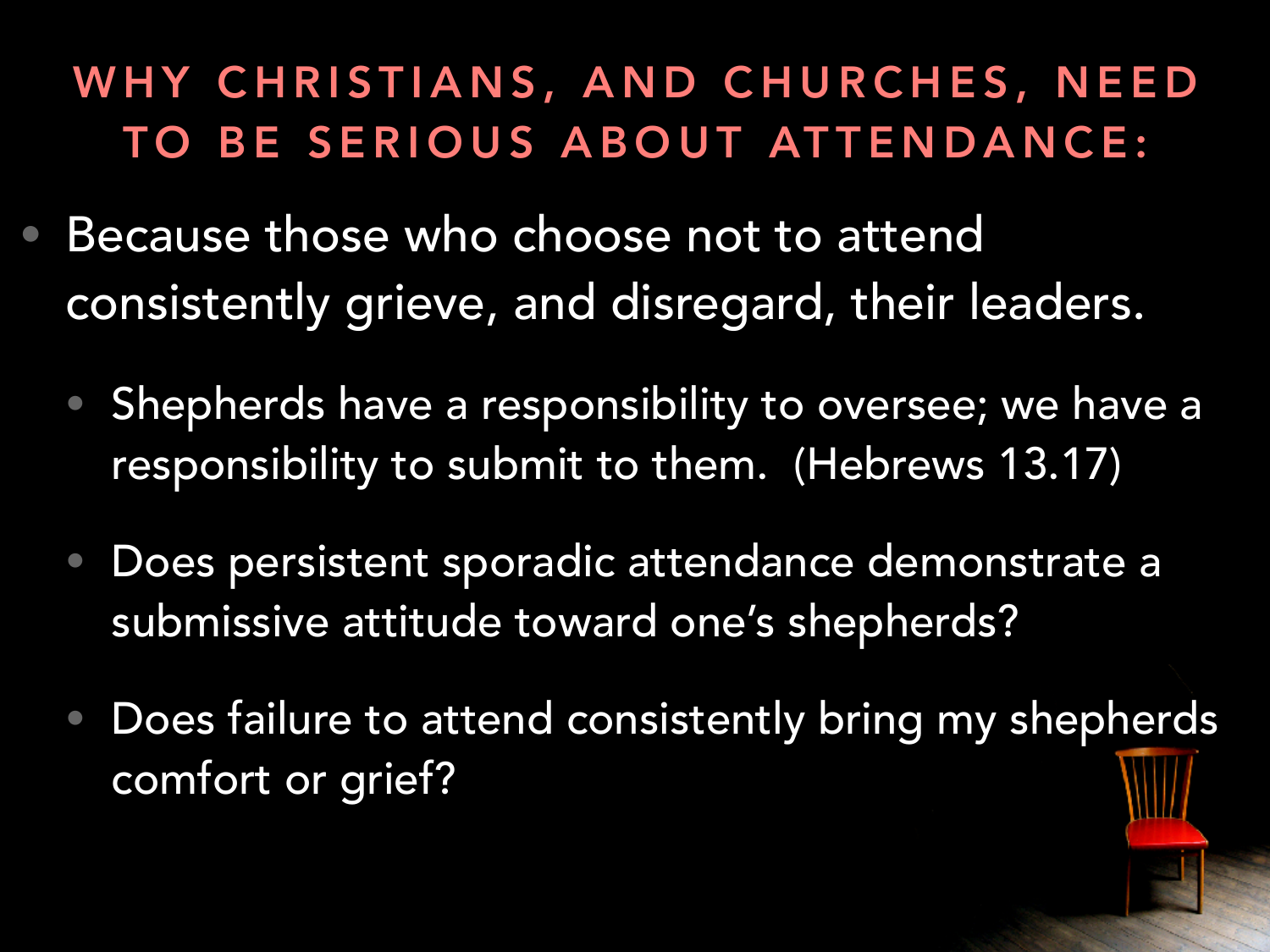- Because consistent attenders are pointedly discouraged by those who choose not to gather.
	- What am I communicating to my brethren when I willingly choose to be absent? (Romans 12.10-11)
	- What message does a church send when it willingly tolerates, without objection, those who refuse to make gathering with Christ's body a priority?
	- There is a communal concern and benefit that is experienced in attendance. (Hebrews 10.23ff)